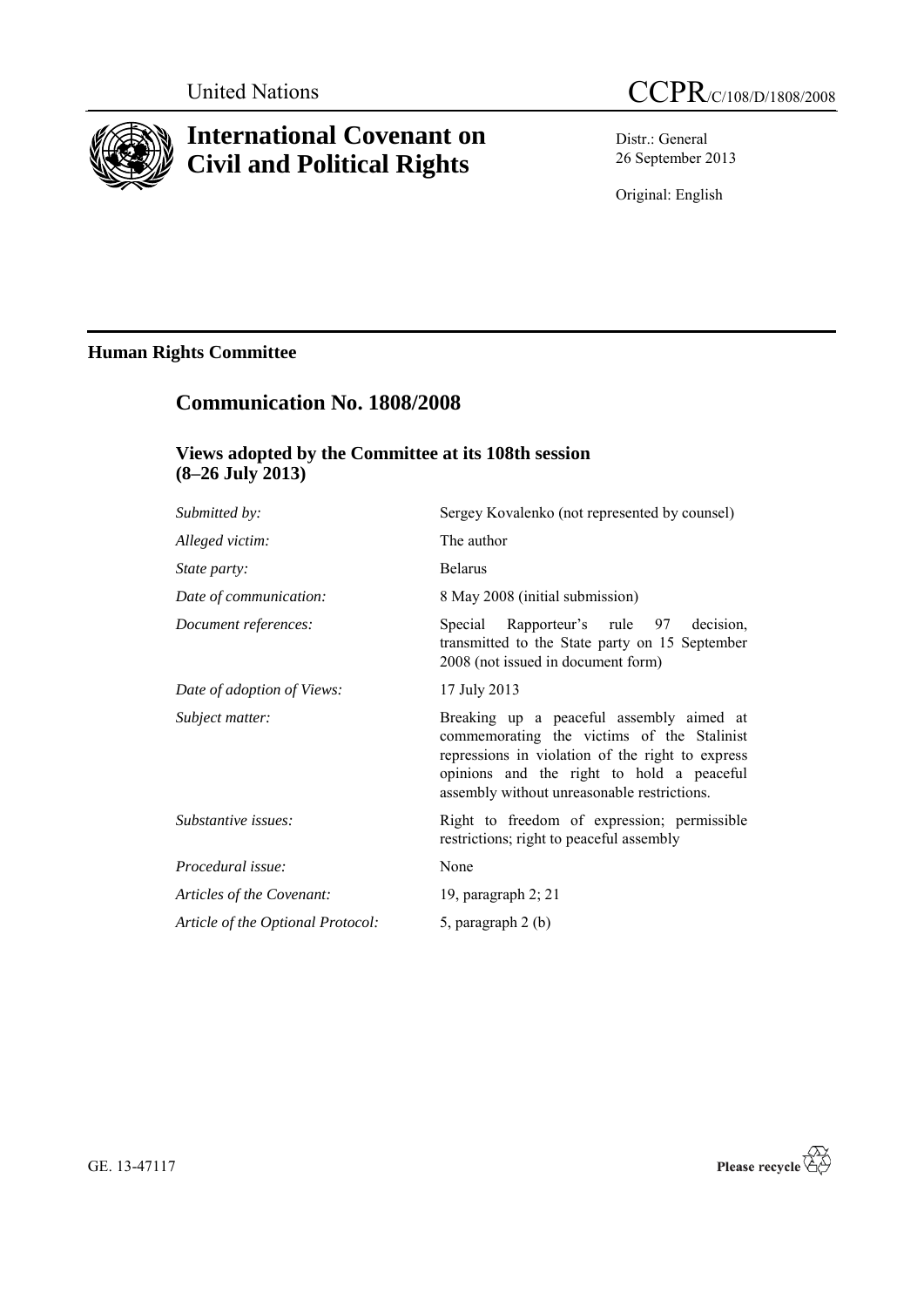## **Annex**

## **Views of the Human Rights Committee under article 5, paragraph 4, of the Optional Protocol to the International Covenant on Civil and Political Rights (108th session)**

concerning

### **Communication No. 1808/2008\***

| Submitted by:          | Sergey Kovalenko (not represented by counsel) |
|------------------------|-----------------------------------------------|
| Alleged victim:        | The author                                    |
| <i>State party:</i>    | <b>Belarus</b>                                |
| Date of communication: | 8 May 2008 (initial submission)               |

*The Human Rights Committee*, established under article 28 of the International Covenant on Civil and Political Rights,

*Meeting* on 17 July 2013,

*Having concluded* its consideration of communication No. 1808/2008, submitted to the Human Rights Committee by Sergey Kovelenko under the Optional Protocol to the International Covenant on Civil and Political Rights,

*Having taken into account* all written information made available to it by the author of the communication and the State party,

*Adopts the following*:

### **Views under article 5, paragraph 4, of the Optional Protocol**

1. The author of the communication is Sergey Kovalenko, a Belarusian national born in 1975, residing in Vitebsk, Belarus. He claims to be a victim of violations by Belarus of his rights under article 19, paragraph 2, and article 21 of the International Covenant on Civil and Political Rights. The Optional Protocol entered into force for the State party on 30 December 1992. The author is not represented.

#### **Factual background**

2.1 On 30 October 2007, the author, together with about thirty other inhabitants of Vitebsk who all had relatives who had been shot dead in the Stalinist camps or had died from diseases during forced labour in Soviet Russia in the 1930s–1950s, took part in a commemorative service. The author took part in the commemoration as he believed that the

The following members of the Committee participated in the examination of the present communication: Mr. Yadh Ben Achour, Mr. Lazhari Bouzid, Ms. Christine Chanet, Mr. Ahmad Amin Fathalla, Mr. Cornelis Flinterman, Ms. Zonke Zanele Majodina, Mr. Kheshoe Parsad Matadeen, Mr. Gerald L. Neuman, Sir Nigel Rodley, Mr. Victor Manuel Rodríguez-Rescia, Mr. Fabian Omar Salvioli, Ms. Anja Seibert-Fohr, Mr. Yuval Shany, Mr. Konstantine Vardzelashvili and Ms. Margo Waterval.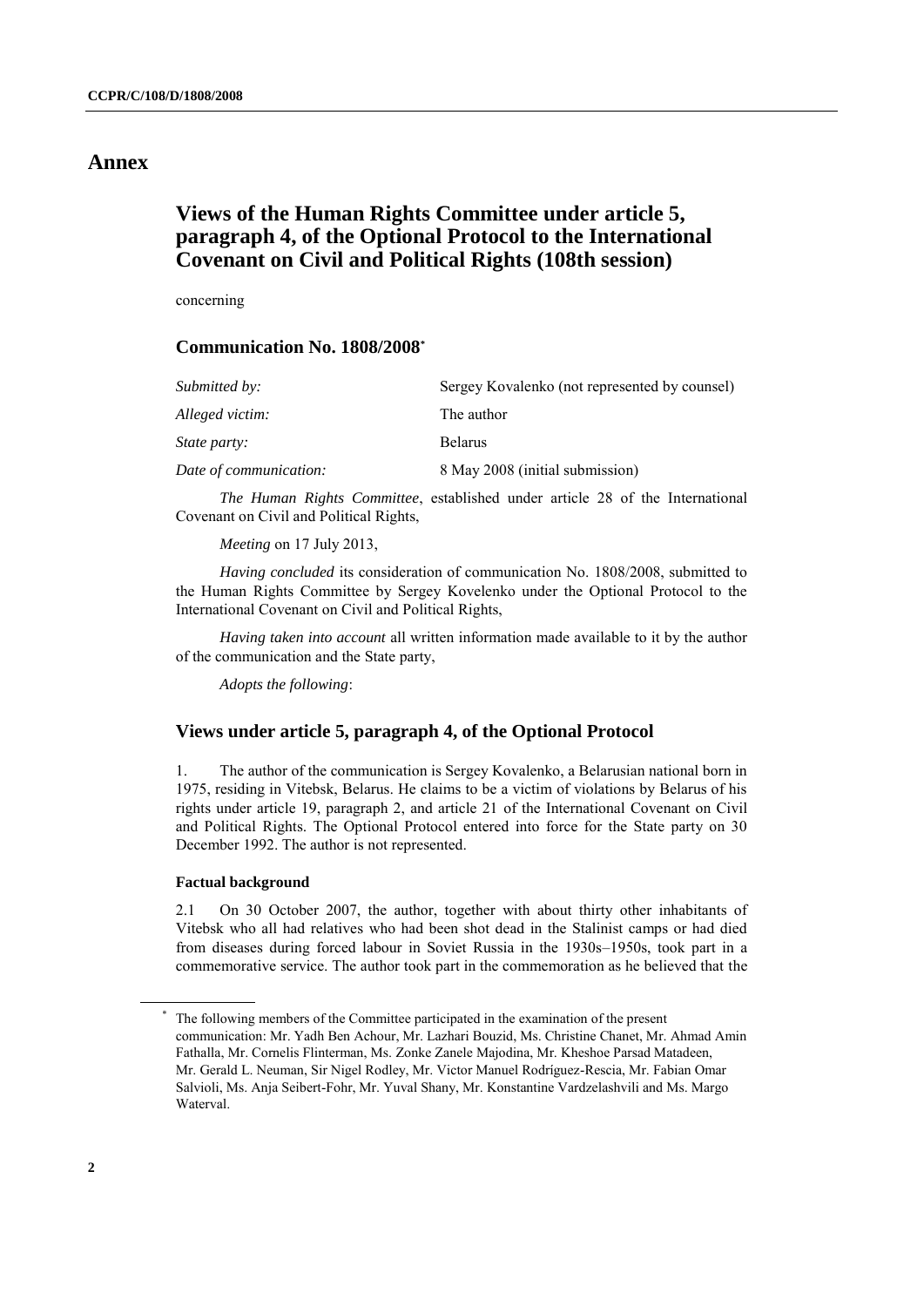communist (Stalinist) regime was repressive and aimed at the suppression of political pluralism in the Soviet society. Thus, by participating in the commemoration, he wished to express, together with other participants, a negative attitude towards the violent suppression of all types of dissent. The commemoration was intended to include a visit to the place near Polyai village where the victims of political repression had been executed and buried, and a visit to two cemeteries close to Voroni and Kopti villages. The participants intended to lay wreaths and flowers and to erect a cross.

2.2 When the participants' bus stopped at the parking lot close to the venue for the commemoration near Polyai village and started taking out wreaths, flowers, the parts of the cross to be assembled, etc., police officers demanded that the commemoration be stopped, as in the opinion of the Deputy Head of the Vitebsk District Department of Internal Affairs, it constituted an unauthorized mass event (a "picket"). The participants refused to stop the commemoration. The author explains that, at that moment, he was carrying a white-redwhite flag, which in his view symbolizes the Belarusian State and its independence, and the rejection of the communist past. The police officers asked him to roll it up, which he did, unfurling it again only when the cross was erected in the neighbouring wood, at the place where the victims of political repression had been executed. When the participants boarded the bus to continue to Voroni and Kopti villages, the Deputy Head of the Vitebsk District Department of Internal Affairs entered the bus and announced that he was breaking up the commemoration and that all passengers were being detained as participants in an unauthorized mass event. The participants, including the author, expressed their disagreement with this decision but obeyed the order.

2.3 On the same bus, the author and the other participants were brought to the Vitebsk District Department of Internal Affairs of the Vitebsk Region, where the author was cited for having committed an administrative offence under article 23.34, part 3, of the Code on Administrative Offences (violation of the established procedure for organizing or conducting a mass event or a "picket").

2.4 By ruling of 31 October 2007, the Vitebsk District Court of the Vitebsk Region found the author guilty of having committed an administrative offence under article 23.34, part 3, of the Code on Administrative Offences and fined him 620,000 Belarusian roubles.<sup>1</sup> According to the court ruling, in court the author challenged the definition of his actions as participation in an unauthorized picket, as he simply participated in a commemoration for the victims of repressions, listened to those speaking and carried a white-red-white flag, which for him symbolizes the Belarusian State. The court referred to article 2 of the Law on Mass Events of 30 December 1997, according to which a "picket" is a public expression by a citizen or by a group of citizens of public and political, group or individual and other interests or the protest (without a procession), including by hunger strike, of any issues, with or without the use of posters, banners and other materials. The Vitebsk District Court concluded that, by actively taking part in a mass event in a public place and, in particular, by holding unfurled flags and a cross for a long period of time on the parking lot with the other participants at the mass event, the author publicly expressed his personal and other interests.

2.5 On 8 November 2007, the author filed a cassation appeal with the Vitebsk Regional Court against the Vitebsk District Court's ruling of 31 October 2007. In his appeal, he contested the legal definition by the court of his actions. He admitted having displayed a white-red-white flag, symbolizing the Belarusian State, and pointed out that he had not displayed any posters, banners or other materials and, therefore, had not publicly expressed a group, individual or other interest or protest. The commemoration took place in remote

<sup>&</sup>lt;sup>1</sup> Approximately 200 euros.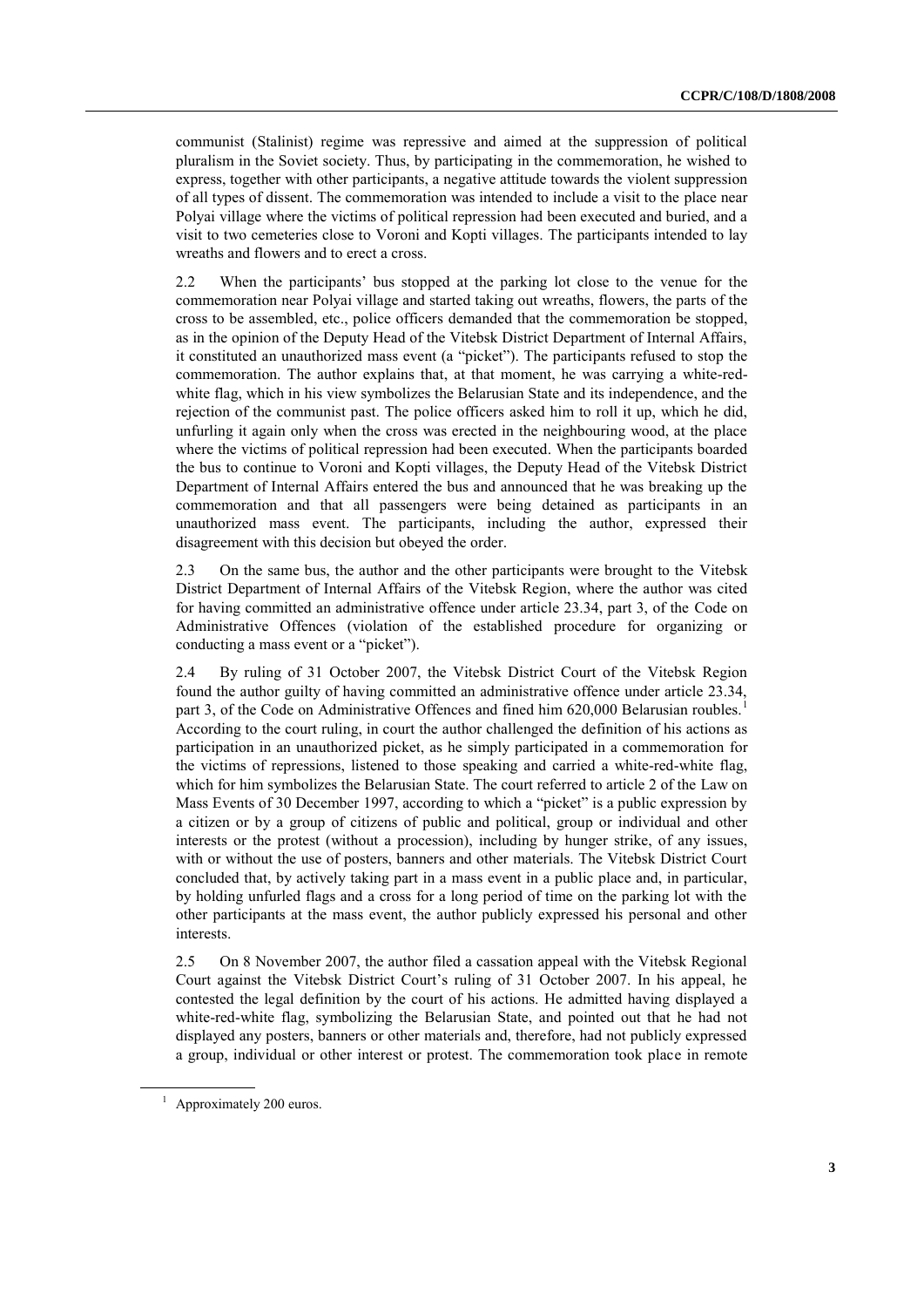woodland shielded from public view. He also noted that, even if he did take part in an unauthorized mass event ("picket"), article 23.34 of the Code on Administrative Offences proscribes a violation of the established procedure for the organization or holding of a mass event or of a "picket", it does not penalize mere participation in a mass event of this type. Moreover, during the same period, Christians in Belarus were observing the autumn day of the dead: the exercise of religious rites is not governed by Belarus laws. Lastly, he claimed that the commemoration in which he took part was a peaceful citizens' gathering. He participated in the commemoration as he wanted to express his negative view of political repression, and the commemoration did not pose a threat to national security, public safety, public order, the protection of public health, morals or rights and freedoms of others. Furthermore, by arresting him, the authorities prevented the realization of his right to peaceful assembly guaranteed both under the Belarus Constitution and by the international obligations of Belarus.

2.6 On 28 November 2007, the Vitebsk Regional Court rejected the author's appeal. The court concluded that the evidence before it permitted it to establish that the author had participated, together with other individuals, in an unauthorized picket aimed at expressing personal or other interests. The event was of a public nature, as established by witnesses' testimonies and the content of videotapes. The participants remained on the parking lot displaying flags for a long time in the presence of onlookers. Accordingly, the court concluded that the event in which the author had participated was conducted in violation of the requirements of article 2 of the Law on Mass Events, which required participants at the commemoration to seek an authorization from the competent authorities to hold a mass event. The actions of the author were correctly qualified by the district court under article 23.34, part 3, of the Code on Administrative Offences. The fine imposed on the author had been determined within the amounts prescribed under the law.

2.7 On 21 December 2007, the author requested the Supreme Court to examine the rulings of the Vitebsk District Court and the Vitebsk Regional Court under the supervisory review proceedings. In his request, he reiterated his previous arguments presented on appeal. On 4 February 2008, a Deputy Chair of the Supreme Court dismissed the author's appeal. The Supreme Court took into account that the author had previously been subject to an administrative penalty under article 23.34, part 1, of the Code on Administrative Offences as he had already participated in unauthorized pickets. The evidence on file showed that the author had participated in an unsanctioned mass event and a videotape showed him displaying a white-red-white flag with the intention of expressing certain interests. Accordingly, the Deputy Chair of the Supreme Court concluded that the lower courts had correctly defined the author's actions under part 3 of article 23.34 of the Code on Administrative Offences.

#### **The complaint**

3.1 The author submits that his detention by the police on 30 October 2007 in the course of the commemoration interfered with his right to freedom of expression, as guaranteed by article 19, paragraph 2, of the Covenant. He also contends that his acts were wrongly defined by the court as participation in a mass event.

3.2 He also submits that the commemoration in question was never intended to constitute a political, social or economic action and, therefore, the participants had not sought prior authorization for its conduct. The commemoration he participated in was a peaceful citizens' gathering, and the participants' actions did not affect the rights and freedoms of others, nor did they damage individual or public property. According to the author, the authorities had not presented any facts disclosing a breach of national security or of public order during the commemoration, and thereby endorsed its peaceful nature. Neither did they provide any documentary evidence of threats to the life and health of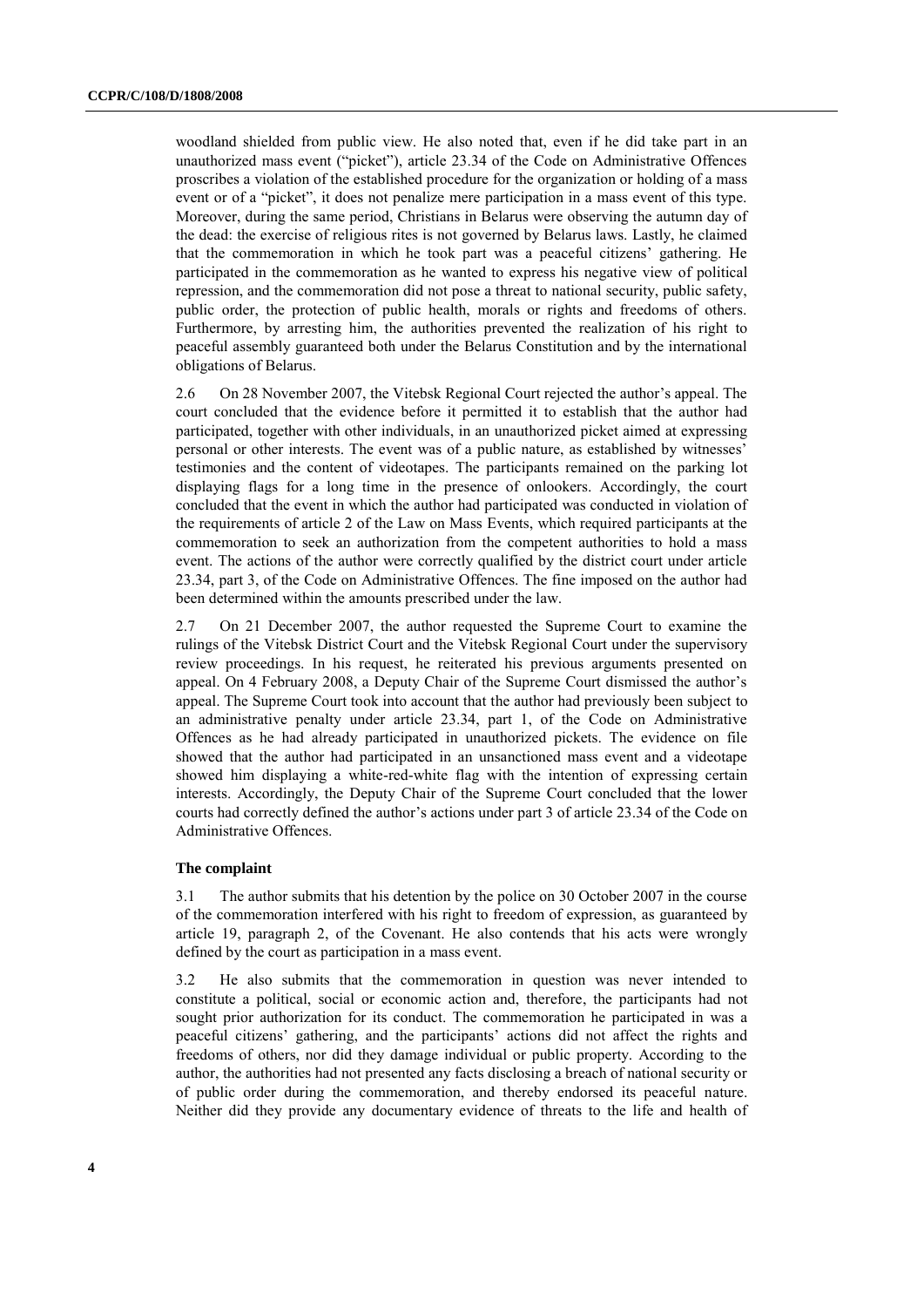individuals, to their morals or of breaches of their rights and freedoms. Therefore, according to the author, the State party has also violated his right to peaceful assembly as protected by article 21 of the Covenant.

#### **The State party's observations on admissibility and merits**

4.1 By note verbale of 24 November 2008, the State party submitted its observations on the admissibility and merits of the communication. It contends that the arguments adduced by the author regarding the unlawful engagement of his administrative liability under article 23.34, part 3, of the Code on Administrative Offences are groundless. Under article 35 of the Constitution, freedom of assembly, meetings, street rallies, demonstrations and pickets that do not affect the public order and the rights of other Belarusian citizens are guaranteed by the State; the proceedings regarding the conduct of such events is to be regulated by law. That law is the Law on Mass Events of 20 December 1997, which established the procedure for creating conditions for the realization of constitutional rights and freedoms of citizens, and the protection of public safety and order during the conduct of such events on the streets, on squares and in other public places.

4.2 The State party notes that the author does not contest his participation in a mass event on 30 October 2007, which he qualifies as a peaceful assembly — a commemoration. This event was conducted in a place used as a bus station and, moreover, on the Vitebsk-Liozno road, using white-red-white flags such as the one carried by the author. The State party rejects the author's view that such flags symbolize the State and its independence, and notes that these colours do not constitute a State symbol.

4.3 The State party explains that the court took a well-founded decision when concluding that the author had participated in a picket as defined under article 2 of the Law on Mass Events. This is confirmed by the number of participants in the event, the use of non-State symbols and their intention to place crosses in a location freely chosen by the participants. During the events, the participants also made oral statements. No authorization for the conduct of the event in question was issued, and the participants were duly notified of that fact by the police and invited to stop the event, to no avail. The court therefore properly found that the author had participated in an unauthorized picket. Given that this offence was committed less than a year after he had committed a similar offence, the court correctly concluded the existence in the author's actions of the elements of the offence under article 23.34, part 3, of the Code on Administrative Offences.

4.4 According to the State party, no breach of the norms of international law have been committed in this case, contrary to the author's allegations. The principle of equality before the law is enacted in Belarus, and the State guarantees the protection of its citizens. The wish of a group of citizens to conduct a mass event or to participate in it may not affect the rights and freedoms of others. This is also the aim of the provisions in the Law on Mass Events and article 23.34, part 3, of the Code on Administrative Offences.

4.5 The State party finally explains that the author had the possibility to submit an appeal under the supervisory review proceedings to the Supreme Court and to the Prosecutor's Office. It notes that the author had chosen to appeal only to the Supreme Court, and, therefore, failed to exhaust all domestic remedies.

#### **Author's comments on the State party's observations**

5.1 The author provided his comments on the State party's observations on 11 January 2009. He notes that under article 2, paragraph 2, of the Covenant, the State party undertook to create such legal and legislative conditions as to ensure the exercise of the rights of the individuals under its jurisdiction. Article 33 of the Constitution guarantees freedom of thoughts and beliefs and their free expression to everyone. Pursuant to article 35 of the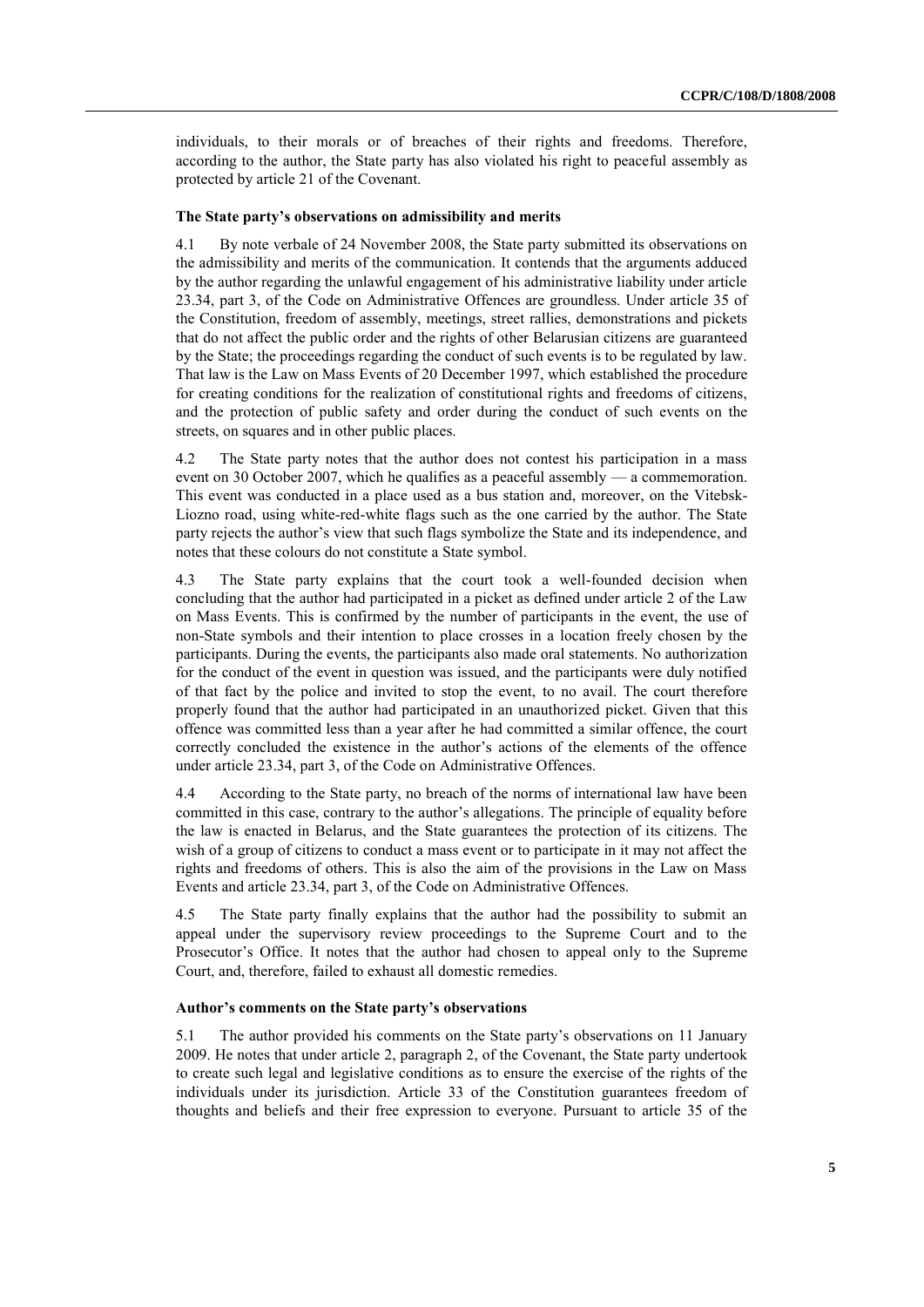Constitution, the freedom to hold assemblies, meetings, street marches, demonstrations and pickets that do not disturb law and order or violate the rights of other citizens of Belarus shall be guaranteed by the State. The procedure for holding the above-mentioned events shall be determined by law. The author states that these rights can be exercised by Belarusian citizens under any circumstances, subject to the restrictions that are provided in law and are necessary in a democratic society in the interests of national security or public safety, public order, the protection of public health or morals or the protection of the rights and freedoms of others.

5.2 The author reiterates his argument that, at the time of his detention and in court, he was not accused of encroaching upon national security or public safety by his actions. Similarly, he was not accused of breaching public order or making threats to the life and health of individuals, to their morals or in breach of their rights and freedoms. The author submits that he was fined for the mere fact of taking part in a "picket", which allegedly was organized without regard for the procedure for conducting mass events.

5.3 The author recalls that article 23.34 of the Code on Administrative Offences does not proscribe mere participation in a mass event. He adds that, at the time of his detention and in court, it was not established that he either organized or led the commemoration. Therefore, as a mere participant in the event, he should not have been taken away from the venue and subjected to an administrative penalty. The author explains that by taking him away from the commemoration, the State party's authorities deprived him of the right to peaceful assembly. The peacefulness of the assembly is demonstrated by its aim of paying tribute to the victims of the Stalinist repressions. The peaceful nature of the commemoration has not been disputed by the police officers who detained the author, the State party's courts that have examined his case or by the State party in its observations to the Committee.

5.4 The author submits that, by breaking up the commemoration, the State party's authorities also deprived him of the right to freedom of expression. He expressed his opinion about past political repression by taking part in the event. He adds that he deliberately chose this way of expressing his opinion because it did not pose any threat to national security or public safety, public order, public health or morals or the rights and freedoms of others. He acknowledges that he was displaying a white-red-white flag — the State party's national flag from 1991 to 1994, at present recognized as a historical national flag — but explains that this flag was never recognized as a forbidden symbol. The author asserts, therefore, that his rights under article 19, paragraph 2, and article 21 of the Covenant have been violated.

5.5 As to the recourse to the Prosecutor's Office under the supervisory review proceedings, the author explains that the formalistic manner by which the Supreme Court addressed his supervisory review appeal had led him to the conviction that the supervisory review institute is not an effective remedy.

#### **Further submissions from the State party**

6.1 By note verbale of 14 May 2009, the State party recalls that the Vitebsk District Court of Vitebsk Region found the author guilty under article 23.34, part 1, of the Code on Administrative Offences and imposed a fine. The State party repeats its reasons for considering the court's decision well founded.

6.2 The State party observes that article 19, paragraph 2, of the Covenant provides that everyone shall have the right to freedom of expression, and that article 21 of the Covenant guarantees the right of peaceful assembly. Nonetheless, the Covenant permits certain restrictions on these rights. The State party has implemented these provisions of the Covenant, including through their incorporation in national law and its Constitution in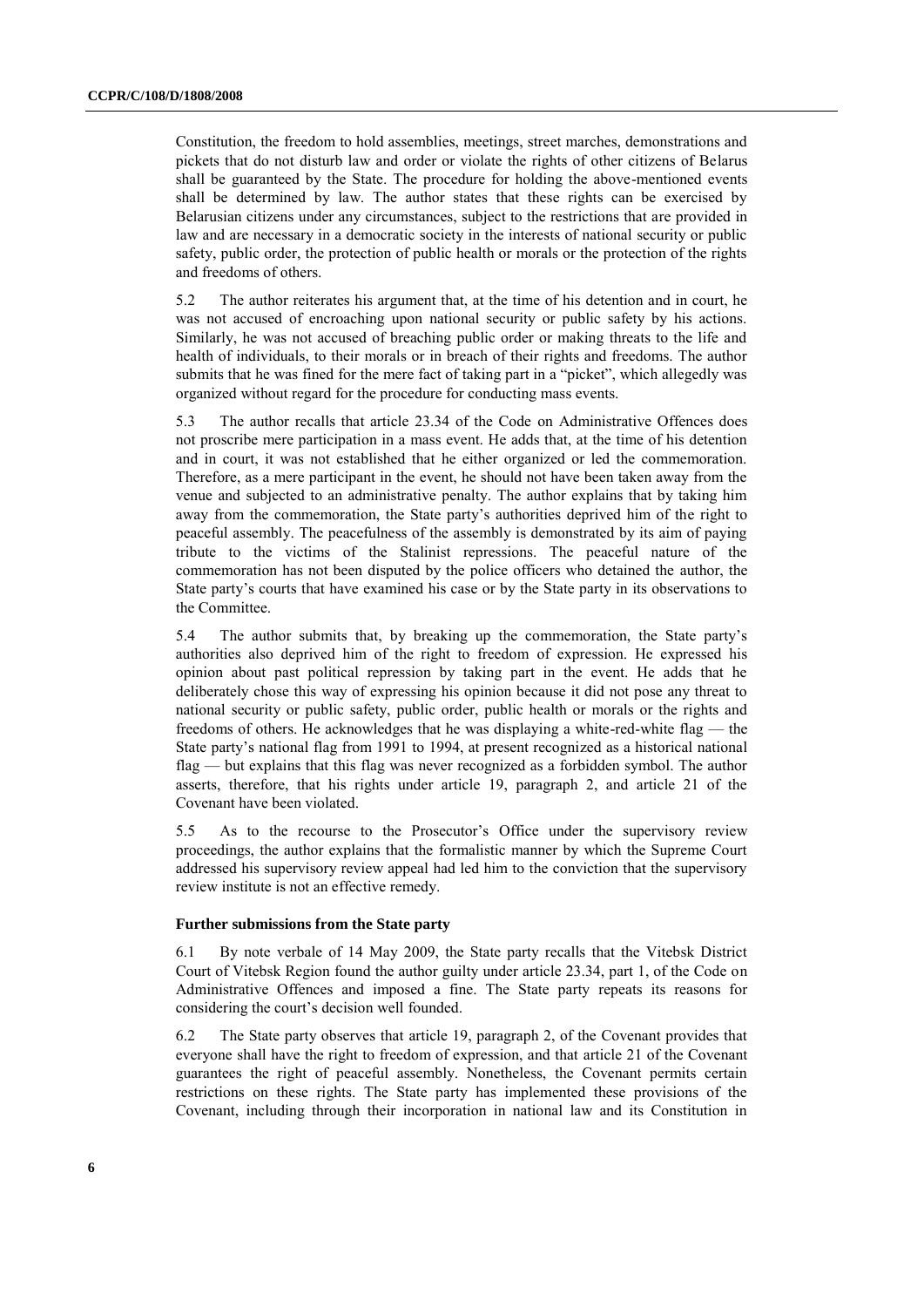particular (arts. 33 and 35). Furthermore, article 23 of the Constitution permits restrictions of personal rights and freedoms but only in instances specified by law, in the interest of national security, public order, protection of morals, health of the population, as well as rights and liberties of others. The analysis of article 35 of the Constitution shows that the right to freedom of mass events is proclaimed, but the Constitution also provides for a legislative regulation of the order of their conduct. At present, the organization and conduct of assemblies, meetings, street rallies, demonstrations and pickets is regulated by the Law on Mass Events of 7 August 2003. This law provides for an authorization — and not a notification — system for the conduct of mass events. Restrictions on the conduct of mass events may only be imposed in the cases provided by law, in the interest of national security and public order, in particular under article 23.34 of the Code on Administrative Offences and article 8 of the Law on Mass Events.

6.3 The State party further qualifies as a personal opinion, not corresponding to reality, the author's arguments on the ineffectiveness of the supervisory review proceedings in the framework of administrative offences, which is not grounded in any concrete facts or examples, including of relevance to the merits of the present case. It explains that, under article 12.1 of the Procedural-Executive Code on Administrative Offences, a ruling on an administrative offence can be appealed by the individual against whom the administrative case is opened, an injured party or their representatives or lawyers, while the prosecutors can introduce protest motions against such rulings. A ruling which has entered into legal force can also be re-examined at the prosecutor's protest motion. In 2008, the Prosecutor's Office had received 2,739 complaints regarding rulings in cases of administrative offences. Of those, 422 claims have been satisfied. In 2008, on the sole protest motions of the General Prosecutor's Office, the Supreme Court has annulled and modified 146 rulings concerning cases of administrative offences that had entered into legal force. These numbers demonstrate that the system of prosecutor's supervisory review is sufficiently effective, and each year an important number of administrative offence cases are reexamined based on prosecutor's protest motions.

#### **Issues and proceedings before the Committee**

#### *Consideration of admissibility*

7.1 Before considering any claim contained in a communication, the Human Rights Committee must, in accordance with rule 93 of its rules of procedure, decide whether or not the case is admissible under the Optional Protocol to the Covenant.

7.2 The Committee has ascertained, as required under article 5, paragraph 2 (a), of the Optional Protocol, that the same matter is not being examined under another procedure of international investigation or settlement.

7.3 The Committee notes that the State party has challenged the admissibility of the communication on the ground that the author has not requested the Prosecutor's Office to have his administrative case examined under the supervisory review proceedings and thus, according to the State party, the communication should be declared inadmissible for nonexhaustion of domestic remedies under article 5, paragraph 2 (b), of the Optional Protocol. The Committee also notes the statistics provided to demonstrate that supervisory review was effective in a number of instances (see para. 6.3 above). However, the Committee notes that the State party has not shown whether the procedure has been successfully applied in cases concerning freedom of expression or the right to peaceful assembly, and if so in how many cases. The Committee recalls its jurisprudence, according to which this kind of procedure for the review of court decisions that have entered into force does not constitute a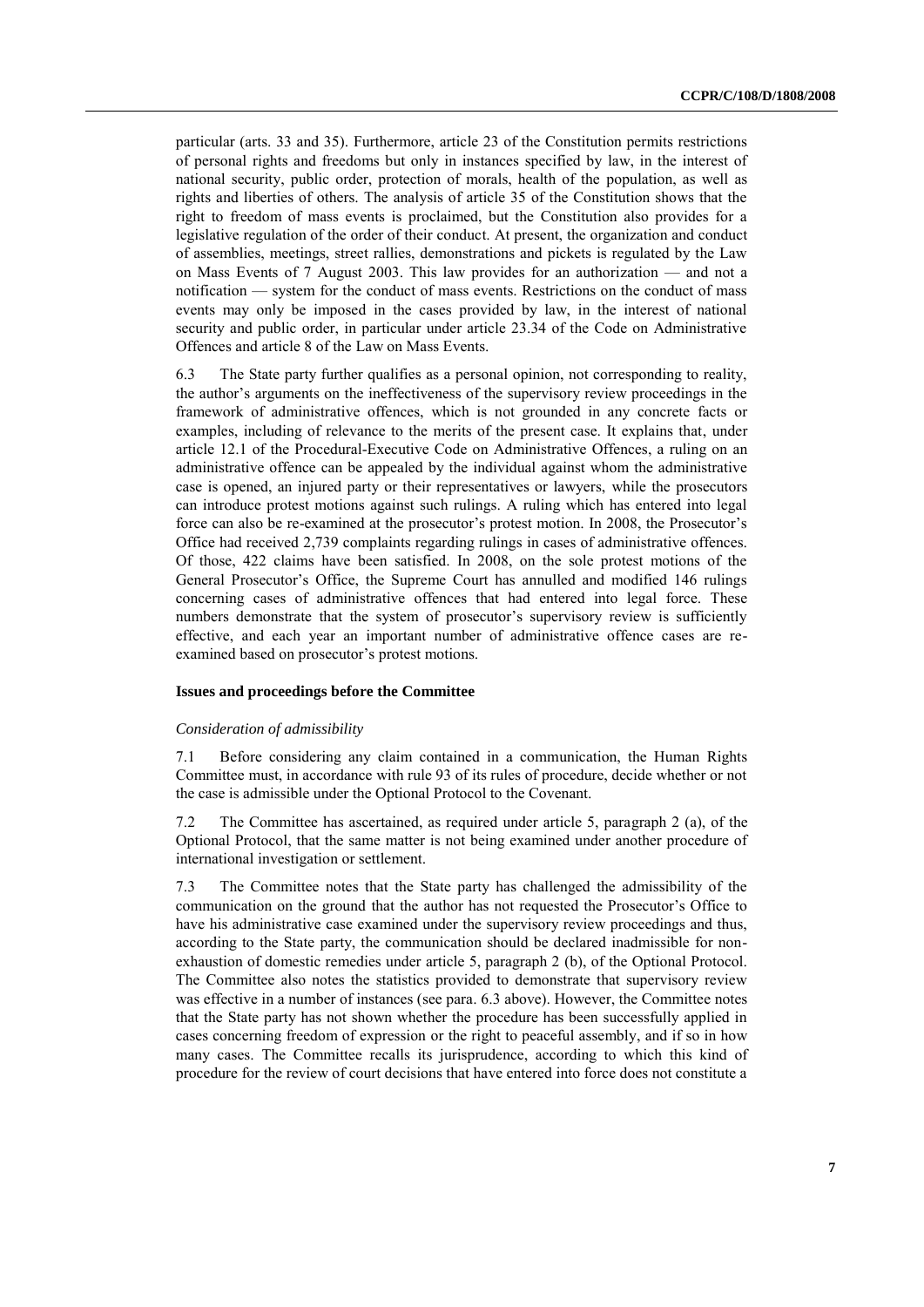remedy which has to be exhausted for the purposes of article 5, paragraph 2 (b), of the Optional Protocol.<sup>2</sup> In the light thereof, the Committee considers that it is not precluded by the requirements of article 5, paragraph 2 (b), of the Optional Protocol from examining the present communication.

7.4 The Committee considers that the author's claims under article 19, paragraph 2, and article 21 of the Covenant are sufficiently substantiated, for purposes of admissibility, declares them admissible and proceeds to their examination on the merits.

#### *Consideration of the merits*

8.1 The Human Rights Committee has considered the communication in the light of all the information made available to it by the parties, as provided for under article 5, paragraph 1, of the Optional Protocol.

8.2 The Committee notes the author's claim that, by breaking up, on 30 October 2007, the commemoration to honour the victims of the Stalinist repressions in Soviet Russia, the State party's authorities violated his right to freedom of expression under article 19, paragraph 2, of the Covenant, since he was taken away from the commemoration and subsequently fined 620,000 Belarusian roubles for publicly expressing personal and other interests during the unauthorized "picket". It further notes the State party's contention that the author was subjected to administrative liability under article 23.34, part 3, of the Code on Administrative Offences for having participated in an unauthorized picket, having previously been sentenced on a different occasion for a breach of the procedure for organizing and holding mass events.

8.3 The first issue before the Committee is whether or not the application of article 23.34, part 3, of the Code on Administrative Offences to the author's case, resulting in the termination of the commemoration and the subsequent fine, constituted a restriction within the meaning of article 19, paragraph 3, of the author's right to freedom of expression. The Committee notes that article 23.34, part 3, of the Code on Administrative Offences establishes administrative liability for violation of the established procedure for organizing or conducting a mass event. It also notes that, since the State party imposed a "procedure for holding mass events", it effectively established restrictions regarding the exercise of the freedom to impart information, guaranteed by article 19, paragraph 2, of the Covenant.<sup>3</sup>

8.4 The second issue is, therefore, whether in the present case such restrictions are justified under article 19, paragraph 3, of the Covenant, i.e. are provided by law and necessary: (a) for respect of the rights or reputations of others; and (b) for the protection of national security or of public order (*ordre public*), or of public health or morals. The Committee recalls that freedom of opinion and freedom of expression are indispensable conditions for the full development of the person, that they are essential for any society, and that they constitute the foundation stone for every free and democratic society.<sup>4</sup> Any restrictions on their exercise must conform to the strict tests of necessity and proportionality

<sup>2</sup> See, for example, communications No. 1785/2008, *Oleshkevich* v. *Belarus*, Views adopted on 18 March 2013, para. 7.3; communication No. 1784/2008, *Schumilin* v. *Belarus*, Views adopted on 23 July 2012, para. 8.3; No. 1814/2008, *P.L.* v. *Belarus*, decision of inadmissibility, 26 July 2011, para. 6.2.

<sup>&</sup>lt;sup>3</sup> Communication No. 780/1997, *Laptsevich* v. *Belarus*, Views adopted on 20 March 2000, para. 8.1.

<sup>&</sup>lt;sup>4</sup> See Human Rights Committee, general comment No. 34 (2011) on article 19 on freedoms of opinion and expression, para. 2.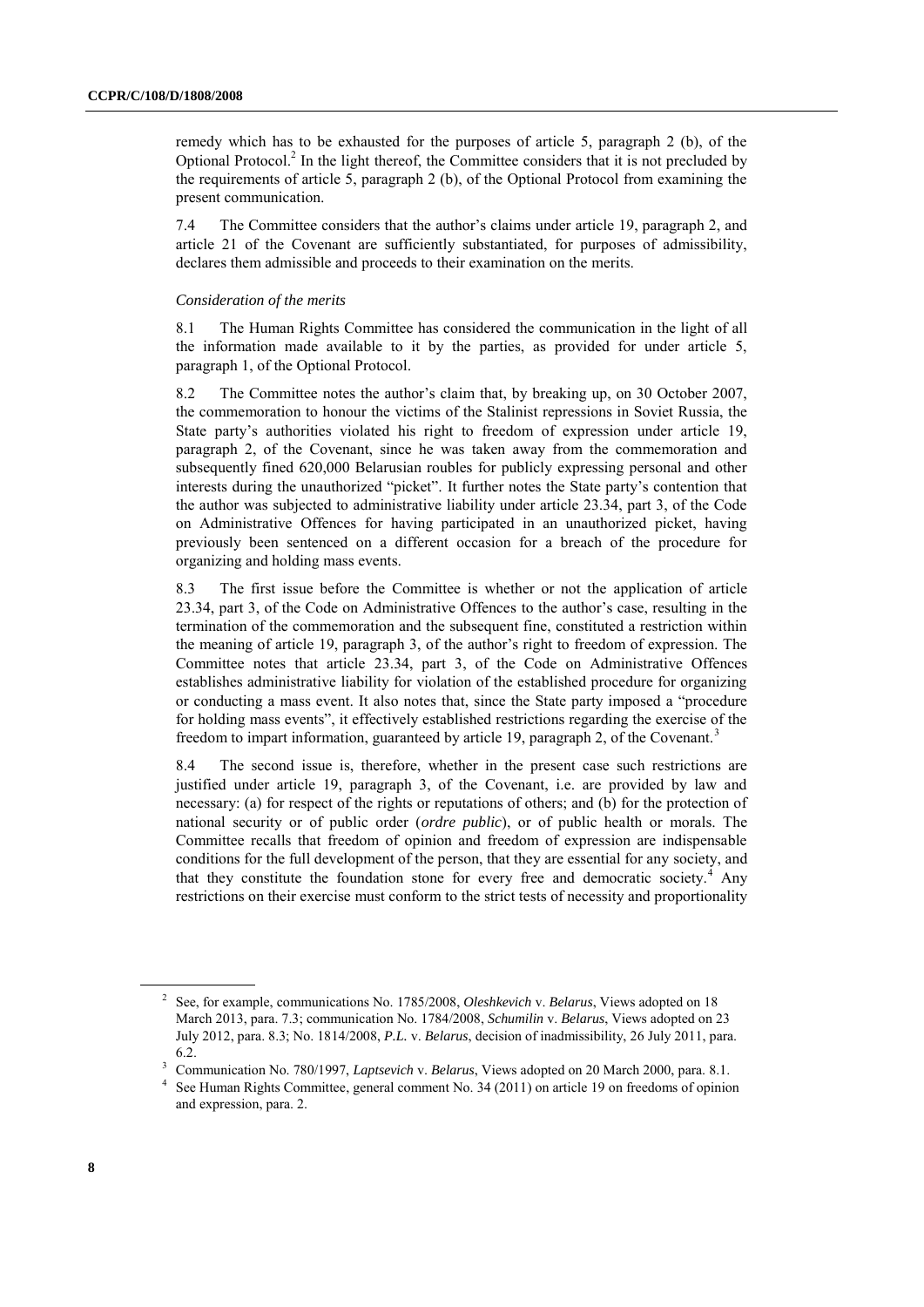and "must be applied only for those purposes for which they were prescribed and must be directly related to the specific need on which they are predicated".<sup>5</sup>

8.5 The Committee observes that, in the present case, the State party has argued that the provisions of the Law on Mass Events are aimed at creating the conditions for the exercise of the constitutional rights and freedoms of citizens and the protection of public safety and public order in the course of such mass events. The Committee also observes that the author has argued that article 23.34 of the Code on Administrative Offences does not apply to him, since it does not provide for administrative liability for mere participation in a mass event. Furthermore, since commemorations are not governed by Belarusian laws, the participants at the commemoration that took place on 30 October 2007 did not request authorization for the organization of a mass event from the competent authorities. In this regard, the Committee notes that the author and the State party disagree on whether the commemoration in question constituted a "mass event" that was subject to the "procedure for holding mass events" established by the Law on Mass Events, and whether article 23.34 of the Code on Administrative Offences proscribes mere participation in a mass event.

8.6 Even if the sanctions imposed on the author were permitted under national law, the Committee notes that the State party has not advanced any argument as to why they were necessary for one of the legitimate purposes set out in article 19, paragraph 3, of the Covenant, and what dangers would have been created by the author's publicly expressing his negative attitude to the Stalinist repressions in Soviet Russia. The Committee concludes that, in the absence of any pertinent explanations from the State party, the restrictions on the exercise of the author's right to freedom of expression cannot be deemed necessary for the protection of national security or of public order (*ordre public*) or for respect for the rights or reputations of others. The Committee therefore finds that the author's rights under article 19, paragraph 2, of the Covenant have been violated in the present case.

8.7 The Committee further notes the author's claim that his right to freedom of assembly under article 21 of the Covenant was violated, since he was arbitrarily prevented from holding a peaceful assembly. In this context, the Committee recalls that the rights and freedoms set forth in article 21 of the Covenant are not absolute but may be subject to limitations in certain situations. The second sentence of article 21 of the Covenant requires that no restrictions may be placed on the exercise of the right to peaceful assembly other than those imposed (1) in conformity with the law and (2) which are necessary in a democratic society in the interests of national security or public safety, public order (*ordre public*), the protection of public health or morals or the protection of the rights and freedoms of others.<sup>6</sup>

8.8 In the present case, the Committee must consider whether the restrictions imposed on the author's right to freedom of assembly are justified under any of the criteria set out in the second sentence of article 21 of the Covenant. The Committee notes the State party's assertion that the restrictions were in accordance with the law. However, the State party has not provided any information as to how, in practice, the commemoration of the victims of the Stalinist repressions would violate the interests of national security or public safety, public order (*ordre public*), the protection of public health or morals or the protection of the rights and freedoms of others as set out in article 21 of the Covenant. Accordingly, the Committee concludes that in the present case, the State party has also violated the author's right under article 21 of the Covenant.

 $<sup>5</sup>$  Ibid., para. 22.</sup>

<sup>6</sup> See, inter alia, communication No. 1772/2008, *Belayzeka* v. *Belarus*, Views adopted on 23 March 2012, paragraph 11.7; communication No. 1604/2007, *Zalesskaya* v. *Belarus*, Views adopted 28 March 2011, para. 10.6.